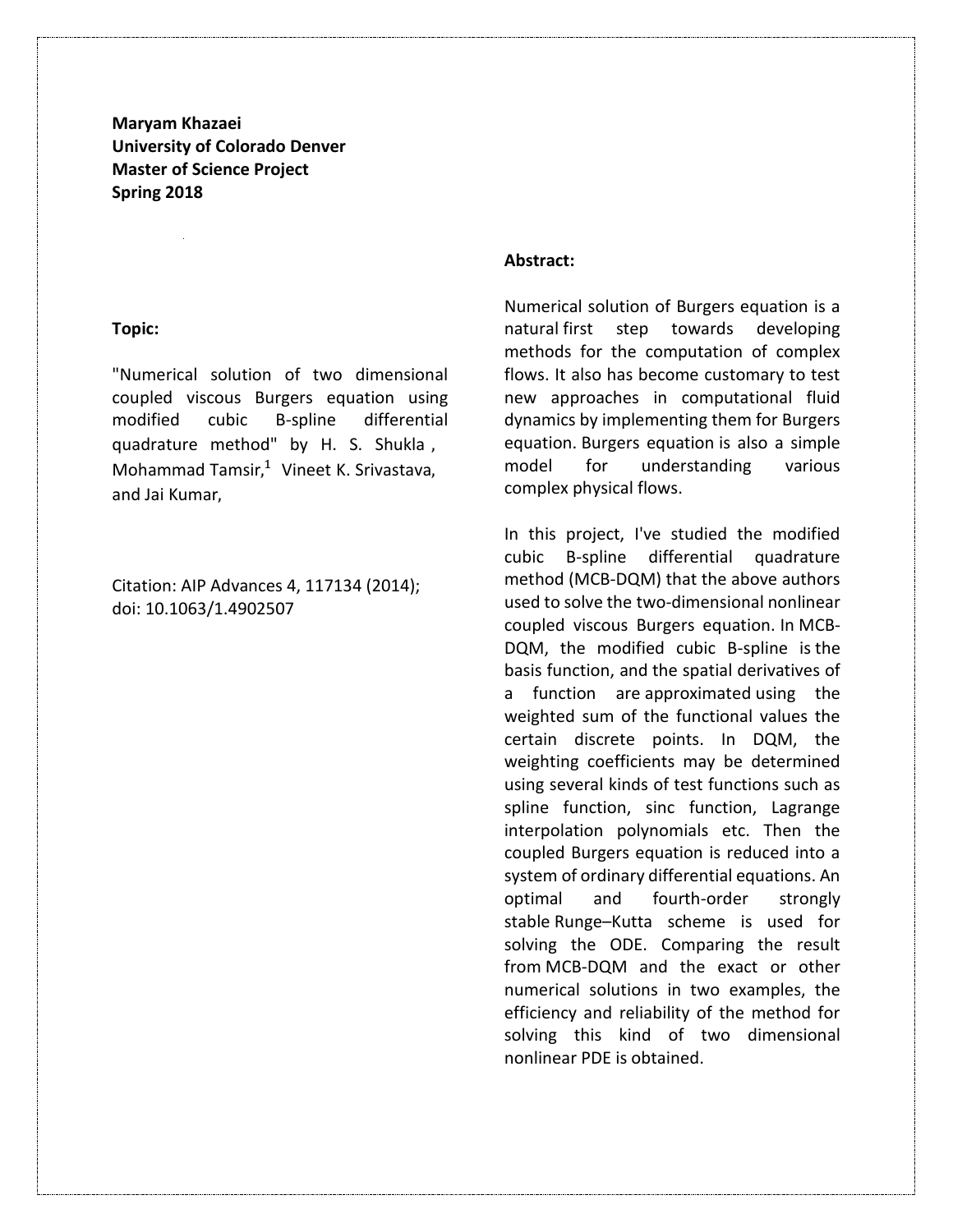#### **Chapter 1:**

#### **Introduction and basic definitions**

We consider the well known two dimensional unsteady coupled viscous Burgers equation of the form

$$
\frac{\partial u}{\partial t} + u \frac{\partial u}{\partial x} + v \frac{\partial u}{\partial y} = \frac{1}{Re} \left( \frac{\partial^2 u}{\partial x^2} + \frac{\partial^2 u}{\partial y^2} \right)
$$
(1.1)

$$
\frac{\partial v}{\partial t} + u \frac{\partial v}{\partial x} + v \frac{\partial v}{\partial y} = \frac{1}{Re} \left( \frac{\partial^2 v}{\partial x^2} + \frac{\partial^2 v}{\partial y^2} \right)
$$
(1.2)

With initial conditions:

 $u(x, y, 0) = \psi_1(x, y)$ ;  $(x, y) \in \Omega$  and  $v(x, y, 0) = \psi_2(x, y)$ ;  $(x, y) \in \Omega$  (1.3) and Dirichlet boundary conditions:

$$
u(x, y, t) = \xi(x, y, t); \quad \text{and} \quad v(x, y, t) = \zeta(x, y, t); \ (x, y) \in \partial \Omega, t > 0 \tag{1.4}
$$

where the computational domain is  $\Omega = \{(x, y): a \le x \le b, c \le x \le d\}$  and  $\partial \Omega$  is its boundary,

u(x, y, t) and v(x, y, t) are the velocity components to be determined,  $\psi_1$ ,  $\psi_2$ ,  $\xi$  and  $\zeta$  are known functions. The unsteady term is  $\frac{\partial u}{\partial t}$  and etc. The nonlinear convection term is u $\frac{\partial u}{\partial x}$  $\frac{\partial u}{\partial x}$  and etc. The diffusion term term term is 1

 $\frac{1}{Re}$   $\left(\frac{\partial^2 u}{\partial x^2}\right)$  $\frac{\partial^2 u}{\partial x^2} + \frac{\partial^2 u}{\partial y^2}$  $\frac{\partial u}{\partial y^2}$ ) and etc. Re is the Reynolds number.

Many problems can be modelled by the Burgers equation [1]. For example, the Burgers equation can be considered as an approach to the Navier-Stokes equations [2, 3] since both contain nonlinear terms of the type: unknown functions multiplied by a first derivative and both contain higher-order terms multiplied by a small parameter. The Burgers equation is one of the very few nonlinear partial differential equation which can be solved exactly. The study of the general properties of the Burgers equation has motivated considerable attention due to its applications in field as diverse as number theory, gas dynamics, heat conduction, elasticity, etc. Analytic solution of two dimensional coupled Burgers equations was first given by Fletcher [4] using the Hopf-Cole transformation. Numerical solution of the coupled Burgers equations is solved by many researchers. In recent years, researchers [5–9] proposed variant of differential quadrature method for the numerical solution of one and two dimensional linear and nonlinear differential equations. Korkmaz and Dag [10, 11] proposed cubic B-spline and sinc differential quadrature methods. Arora and Singh [12] proposed modified cubic B-spline differential quadrature method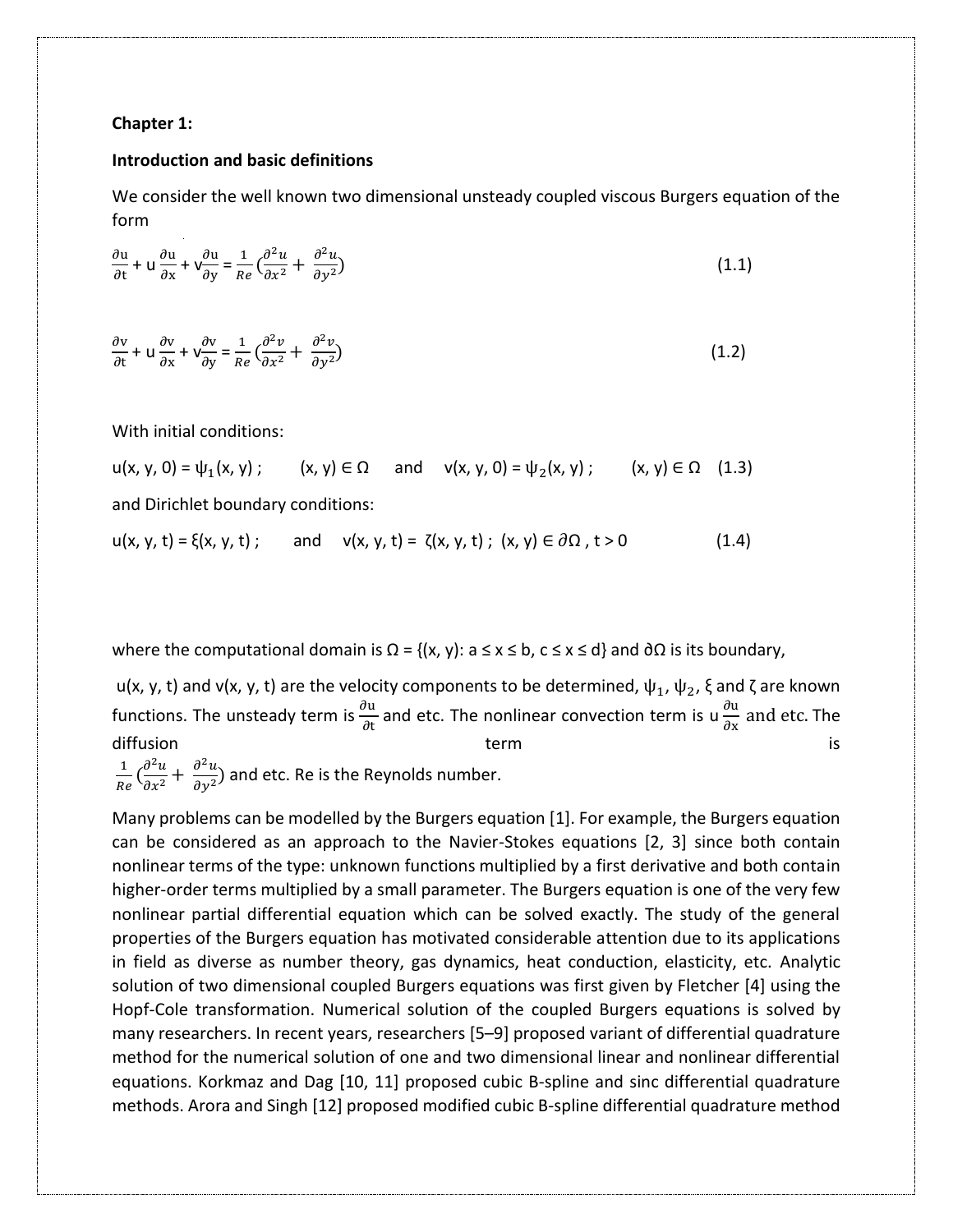(MCB-DQM) and applied on one dimensional Burgers equation to check its efficiency and accuracy.

# **Definitions**

# **Definition: Spline**

The theory of spline functions is a very attractive field of approximation theory. Usually, a spline is a piecewise polynomial function defined in region D, such that there exists a decomposition of D into sub regions in each of which the function is a polynomial of some degree k.

The term "spline" is used to refer to a wide class of functions that are used in applications requiring data interpolation and/or smoothing. A function  $S(x)$  is a spline of degree k on [a, b] if

• 
$$
S \in C^{k-1}
$$
 [a, b].

$$
\bullet a = t_0 < t_1 < \cdots < t_n = b
$$

and

$$
\bullet S(x) = \begin{cases} S_0(x), & t_0 < x < t_1 \\ S_1(x), & t_1 < x < t_2 \\ \dots \\ S_{n-1}(x), & t_{n-1} < x < t_n \end{cases} \quad \text{where} \quad S_i(x) \in P^k, i = 0, 1, \dots, n-1 \quad (1.5)
$$

# **Definition: B-Spline**

The B-spline of degree k is denoted by  $\varphi_i^k(x)$ , where i  $\in$  Z, and then we have the following properties:

1. Support  $(\varphi_i^k) = [x_i, x_{i+k+1}].$ 2.  $\varphi_i^k(x) \geq 0$ ,  $\forall x \in R$  (non-negativity). 3.  $\sum_{i=-\infty}^{\infty} \varphi_i^k(x) = 1$ ,  $\forall x \in R$  (partition of unity). (1.6)

# **Alternative approach to drive the B-spline relations:**

We consider equally-spaced knots of a partition  $\pi$  : a =  $x_0 < x_1 < ... < x_n$  on [a, b]. The alternative approach for deriving the B-splines is more applicable with respect to the recurrence relation for the formulations of B-splines of higher degrees. At first, we recall that the kth forward difference  $f(x_0)$  of a given function  $f(x)$  at  $x_0$ , which is defined recursively by the following [13], [14]:

 $\Delta f(x_0) = f(x_1) - f(x_0)$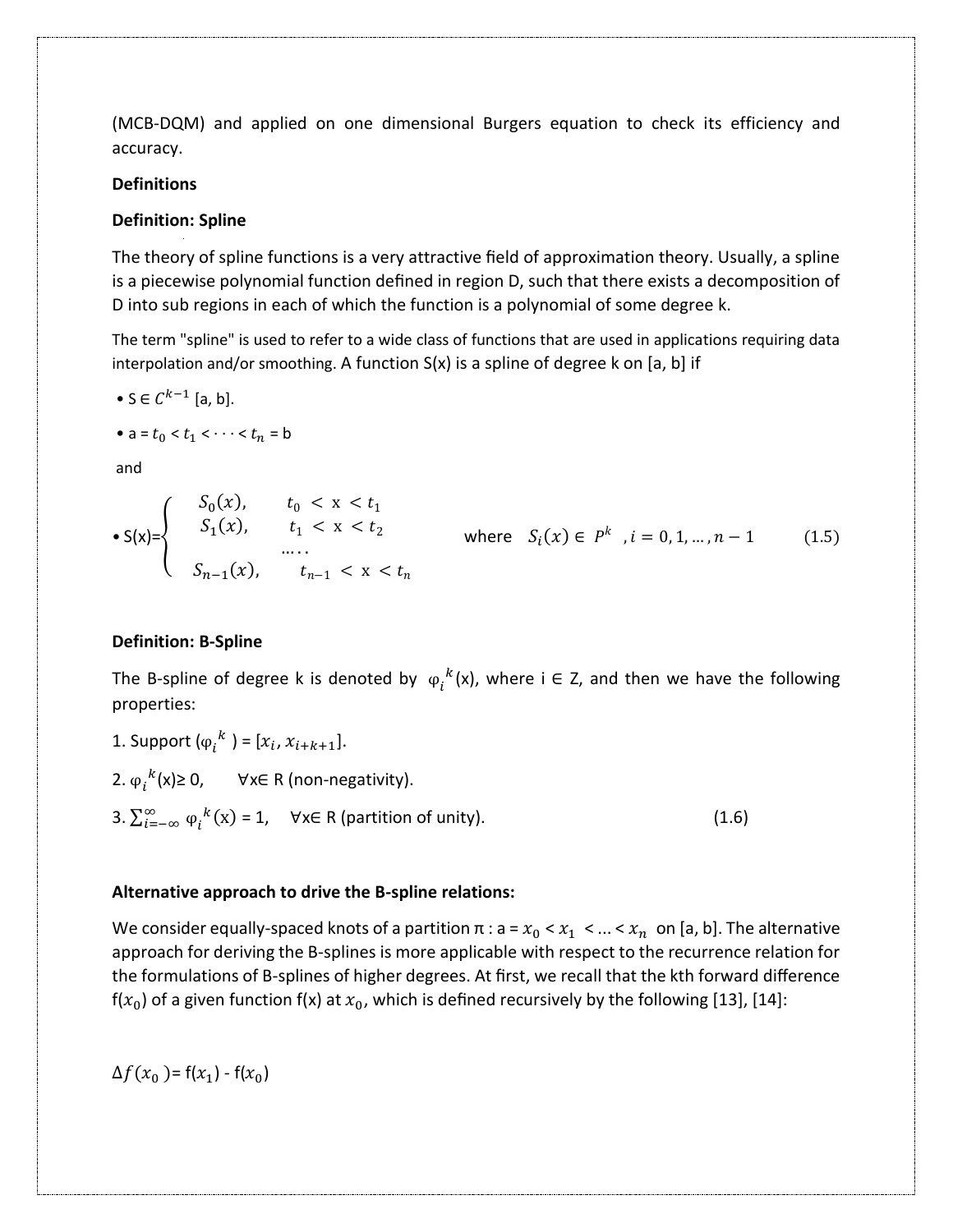$$
\Delta^{k+1} f(x_0) = \Delta^k f(x_1) - \Delta^k f(x_0)
$$
\n
$$
(1.7)
$$

**Definition: The function**  $(x - t)^m$ +

$$
(x-t)^m_{+} = \begin{cases} (x-t)^m & x \ge t \\ 0 & x < t \end{cases}
$$
 (1.8)

It is clear that $(x - t)^m$ <sub>+</sub> is (m−1) times continuously differentiable with respect to t and x. The B-spline of order m is defined as follows:

$$
\varphi_i^m(t) = \frac{1}{h^m} \sum_{j=0}^{m+1} \binom{m+1}{j} (-1)^{m+1-j} (x_{i-2+j} - t)^m + \frac{1}{h^m} \Delta^{m+1} (x_{i-2} - t)^m + \tag{1.9}
$$

Hence, we can obtain the B-spline of various orders by taking various values of m. let  $m = 1$ ; thus,  $m = 1 \Rightarrow \varphi_i^1(t) = \frac{1}{h}$  $\frac{1}{h}\Delta$   $(x_{i-2} - t)^{1}_{+} = \frac{1}{h}$  $\frac{1}{h}$ [ $(x_{i-2} - t)$ <sub>+</sub> - 2 $(x_{i-1} - t)$ <sub>+</sub> +  $(x_i - t)$ <sub>+</sub>]  $\varphi_i^1(t) =$ 1 ℎ {  $(x_i - t) - 2(x_{i-1} - t)$   $x_{i-2} < t \le x_{i-1}$  $(x_i - t)$   $x_{i-1} < t \leq x_i$ 0 otherwise

(1.10)

By considering different value for m, we can get different degree of B-Spline.

### **Definition: Differential Quadrature**

Consider the nonlinear first-order partial differential equation

$$
u_t = g(t, x, u, u_x), \qquad -\infty < x < \infty, \quad 0 < t \tag{1.11}
$$

with initial condition

$$
u(0, x) = h(x),
$$
 (1.12)

an equation arising in many mathematical models of physical processes. Let us make the assumption such that the function u satisfying equation (1.11) and (1.12) is sufficiently smooth to allow us to write the approximate relation

$$
u_x(t, x_i) \cong \sum_{j=1}^N a_{ij} u(t, x_j), \qquad \qquad \text{is } 1, 2, ..., N \tag{1.13}
$$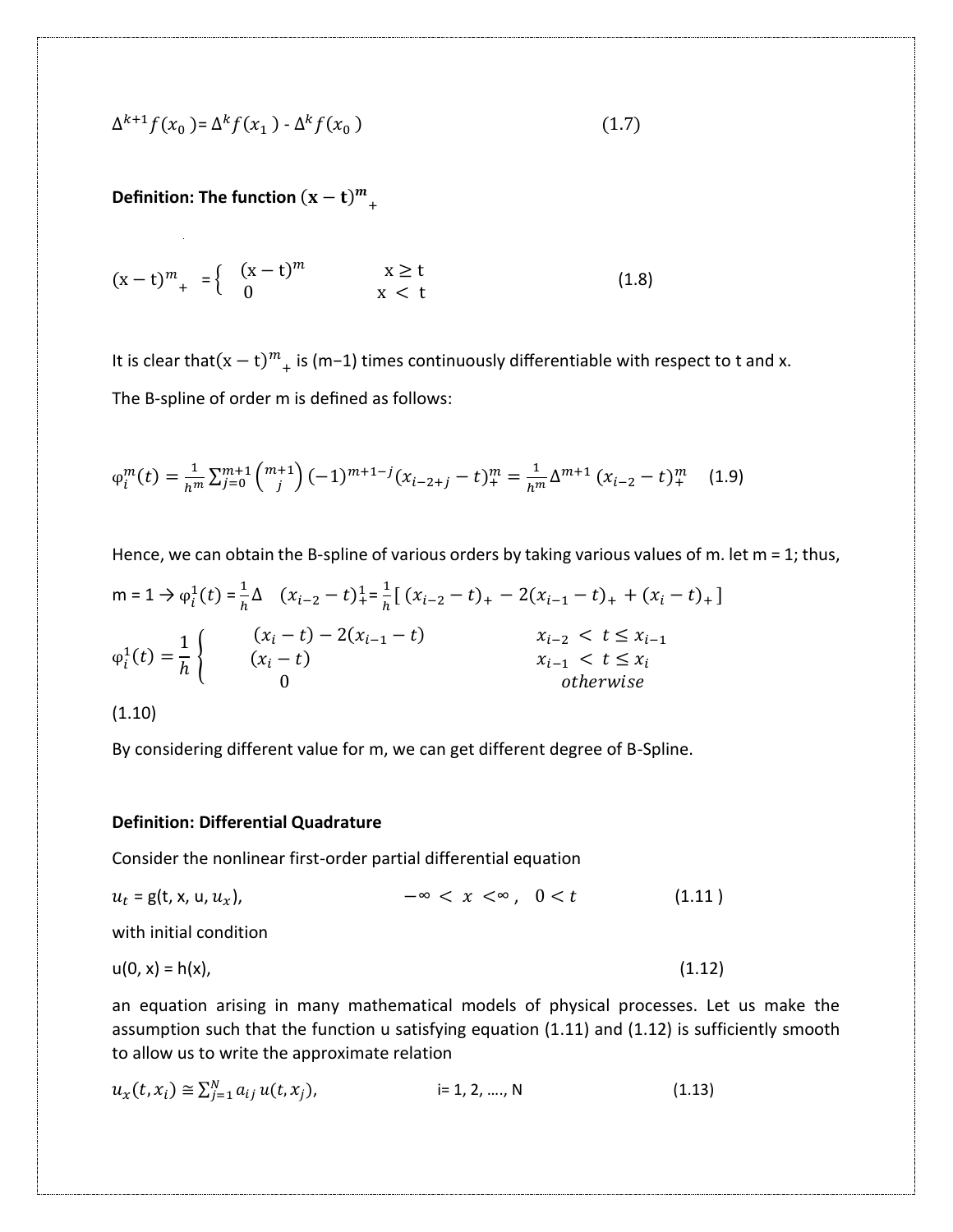One method for determining the coefficients  $a_{ij}$  will be discussed below. Substitution of equation (3) into equation (1) yields the set of N ordinary differential equations

 $u_t$  (t,  $x_i$ )  $\cong$  g(t,  $x_i$ ,  $u(t, x_i)$ ,  $\sum_{j=1}^{N} a_{ij} u(t, x_j)$  $(1.14)$ 

With initial conditions

 $u(0, x_i) = h(x_i), \quad i= 1, 2, ..., N$  (1.15)

Hence, under the assumption that (1.13) is valid, we have succeeded in reducing the task of solving equation (1.11) to the task of solving a set of ordinary differential equations with prescribed initial values. Considering the differential quadrature technique in practice turns out that relativity low order differential quadrature is all that is needed, the total amount of storage and time required on the machine is thus quite low.

# **Definition: Diagonally dominant**

In mathematics, a square matrix is said to be diagonally dominant if for every row of the matrix, the magnitude of the diagonal entry in a row is larger than or equal to the sum of the magnitudes of all the other (non-diagonal) entries in that row. More precisely, the matrix A is diagonally dominant if for all i,

 $|a_{ii}| \geq \sum_{i \neq i} |a_{ij}|$ (1.16)

where  $a_{ij}$  denotes the entry in the ith row and jth column.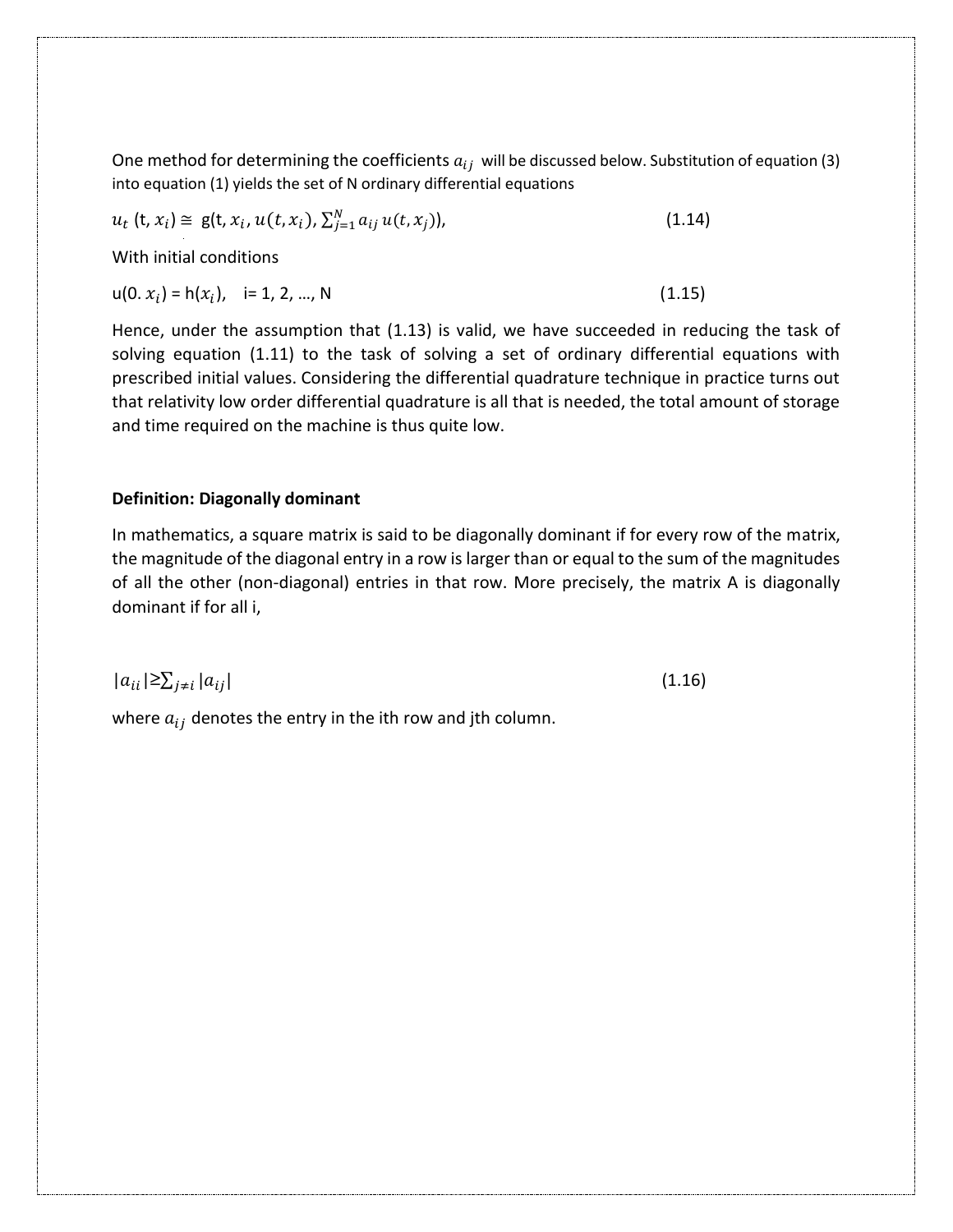**Chapter 2**

**Method:**

### **Modified Cubic Spline Differential Quadrature Method:**

In 1972, Bellman et al.[19] introduced differential quadrature method (DQM). This method approximates the spatial derivatives of a function using the weighted sum of the functional values at the certain discrete points. The weighting coefficients in DQM are determined using several kinds of test functions such as spline function, sinc function, etc. This section revisits the MCB-DQM [12, 16] in order to complete our problem in two-space dimension. It is assumed that M and N grid points:  $a = x_1 < x_2, \ldots < x_M = b$  and  $c = y_1 < y_2, \ldots < y_N = d$  are uniformly distributed with spatial step size  $\Delta x = x_{i+1} - x_i$  and  $\Delta y = y_{i+1} - y_i$  in x and y directions, respectively. The first and second order spatial partial derivatives of  $u(x, y, t)$  with respect to x (keeping  $y_i$  as fixed) and with respect to y (keeping  $x_i$  as fixed), approximated at  $x_i$  and  $y_j$ , respectively, are defined as:

$$
\frac{\partial u(x_i, y_j, t)}{\partial x} = \sum_{k=1}^{M} w_{ik}^{(1)} u(x_k, y_j, t), \quad i = 1, 2, \dots, M, j = 1, \dots, N
$$
 (2.1)

$$
\frac{\partial^2 \mathbf{u}(x_i, y_j, \mathbf{t})}{\partial x^2} = \sum_{k=1}^M w_{ik}^{(2)} \mathbf{u}(x_k, y_j, \mathbf{t}), \quad \mathbf{i} = 1, 2, \dots, M, \quad \mathbf{j} = 1, \dots, N
$$
 (2.2)

$$
\frac{\partial u(x_i, y_j, t)}{\partial y} = \sum_{k=1}^{N} \overline{W_{jk}^{(1)}} u(x_i, y_k, t), \quad i = 1, 2, \dots, M, j = 1, \dots, N
$$
 (2.3)

$$
\frac{\partial^2 \mathbf{u}(x_i, y_j, t)}{\partial y^2} = \sum_{k=1}^N \overline{W_{jk}^{(2)}} \mathbf{u}(x_i, y_k, t), \quad i = 1, 2, \dots, M, \quad j = 1, \dots, N
$$
 (2.4)

Likely, we approximate the first and second order spatial partial derivatives of  $v(x, y, t)$  with respect to x and with respect to y.

Here  $w_{ij}^{(r)}$  and  $\overline{w_{ij}^{(r)}}$ , r = 1,2 are the weighting coefficients of the rth order spatial partial derivatives with respect to x and y. The cubic B-spline basis functions [9] at the knots are defined as: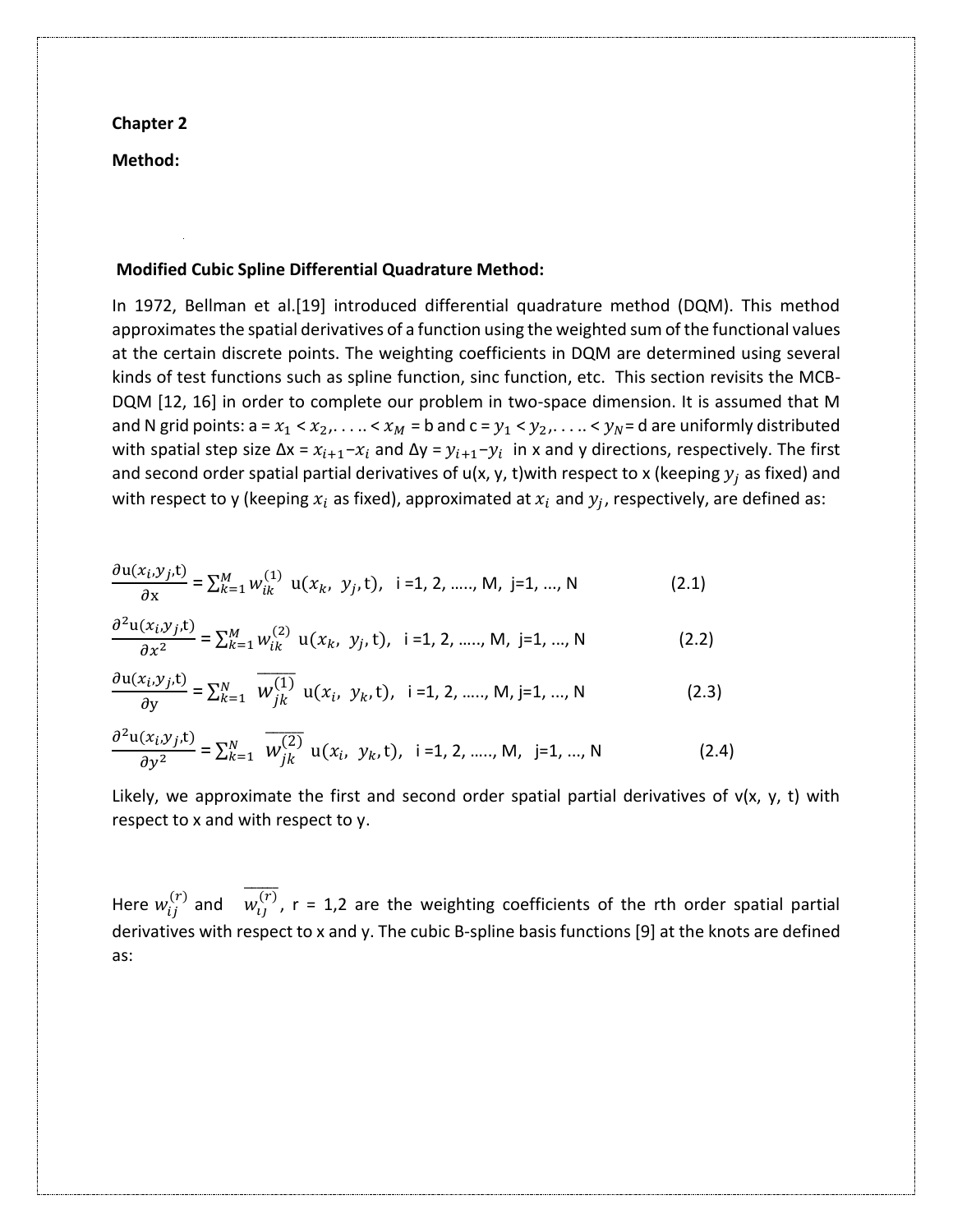$$
\varphi_{m}(x) = \frac{1}{(\Delta x)^{3}} \begin{cases} \n\begin{cases} (x - x_{m-2})^{3} & x_{m-2} < t \leq x_{m-1} \\ (x - x_{m-2})^{3} - 4(x - x_{m-1})^{3} & x_{m-1} < t \leq x_{m} \\ (x_{m+2} - x)^{3} - 4(x_{m+1} - x)^{3} & x_{m-1} < t \leq x_{m} \\ 0 & 0 \end{cases} \\ \n\begin{cases} (x - x_{m-2})^{3} - 4(x - x_{m-1})^{3} & x_{m-1} < t \leq x_{m} \\ (x_{m+2} - x)^{3} & x_{m+1} < t \leq x_{m+2} \\ 0 & \text{otherwise} \end{cases} \tag{2.5}
$$

Note that  $\phi$  and  $\phi$  are distinct functions. The cubic B-Spline basis functions are modified in such way that the resulting matrix system of equations is diagonally dominant. The modified cubic B-Spline basis functions at the knots are modified as followed [17]:

$$
\phi_1(x) = \phi_1(x) + 2\phi_0(x)
$$
  
\n
$$
\phi_2(x) = \phi_2(x) - \phi_0(x)
$$
  
\n
$$
\phi_m(x) = \phi_m(x) \quad m = 3, 4, ..., N-2
$$
  
\n
$$
\phi_{N-1}(x) = \phi_{N-1}(x) - \phi_{N+1}(x)
$$
  
\n
$$
\phi_N(x) = \phi_N + 2\phi_{N+1}(x)
$$
\n(2.6)

Where  $\{\phi_1, \phi_2, \, ...., \, \phi_N\}$  forms a basis over the domain  $\Omega$  = {(x, y): a  $\leq$  x  $\leq$  b; c  $\leq$  y  $\leq$  d}.

In Equation (2.1), substituting the values of  $\phi_m(x)$ , m = 1,2, ..., N, we get a system of linear equations:

$$
\Phi'_{m}(x_i) = \sum_{k=1}^{M} w_{ik}^{(1)} \Phi_{m}(x_k), \quad i=1, 2, ..., M
$$
 (2.7)

| TABLE I. Coefficients of the cubic B-spline $\varphi_m$ and its derivatives at the node $x_m$ . |  |
|-------------------------------------------------------------------------------------------------|--|
|-------------------------------------------------------------------------------------------------|--|

|                               | $x_{m-2}$ | $\sim$<br>$\lambda_{m-1}$ | $\overline{ }$<br>$\lambda$ <i>m</i> | $\mathbf{v}$<br>$x_{m+1}$ | $x_{m+2}$ |
|-------------------------------|-----------|---------------------------|--------------------------------------|---------------------------|-----------|
| $\mathbf v$<br>$\varphi_m(x)$ |           |                           |                                      |                           |           |
| $\varphi_m$                   |           | $\sim$<br>3/h             |                                      | $-3/h$                    |           |
| $\varphi_m$                   |           | $6/h^2$                   | $12/h^2$<br>$\sim$                   | $6/h^2$                   |           |

With the help of Equation (2.5), (2.6) and table I, Equation (2.7) reduces into a tridiagonal system of equations:

$$
AW^{(1)}[i] = R[i], \text{ for } i = 1, 2, ..., M,
$$
 (2.8)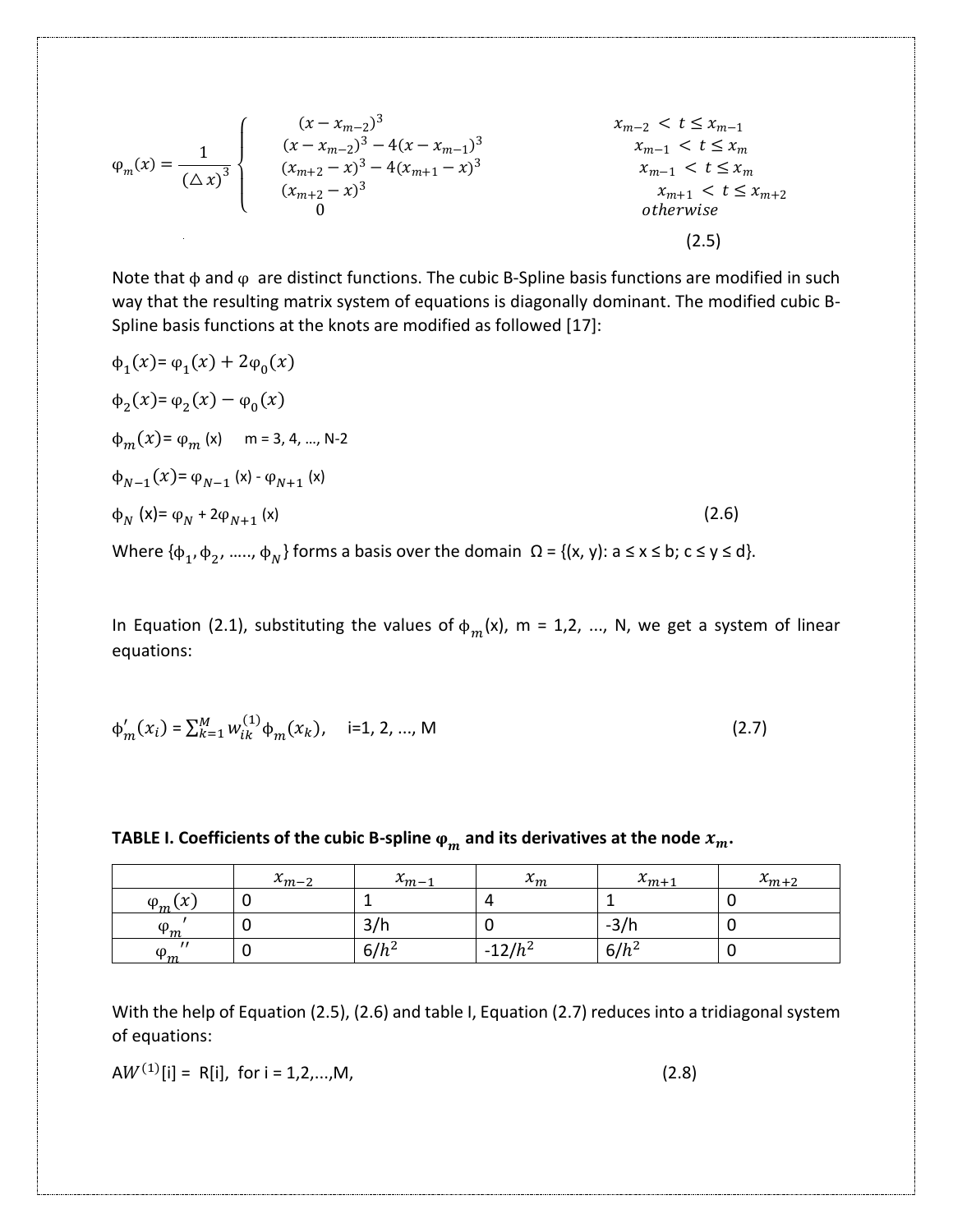Where the weighting coefficient vector corresponding to  $x_i$  is  $W^{(1)}[i]$ =  $[w_{i1}^{(1)}, w_{i2}^{(1)}, ..., w_{iN}^{(1)}$  ] and  $R[i] = [\phi'_{1,i}, \phi'_{2,i}, ..., \phi'_{N-1,i}, \phi'_{N,i}]$  where we define  $\phi_{s,i} = \phi_s(x_i)$ ,  $s = 1,2,...,N$  and  $i = 1, 2, ..., M$ . Then the coefficient matrix A has the form

$$
A = \begin{bmatrix} \phi_{1,1} & \phi_{1,1} & 0 & 0 & 0 \\ \phi_{2,1} & \phi_{2,2} & \phi_{2,3} & 0 & \dots & 0 \\ \phi_{3,2} & \phi_{3,3} & \phi_{3,4} & 0 & \vdots \\ \vdots & \vdots & \ddots & \vdots & \vdots \\ \phi_{N-1,N-2} & \phi_{N-1,N-1} & \phi_{N-1,N} \\ \phi_{N,N-1} & \phi_{N,N} \end{bmatrix}
$$
(2.9)

The coefficient matrix A is invertible. Using the Thomas algorithm, the tridiagonal system of linear equations (2.12) is solved for each i, which gives the weighting coefficients  $w^{(1)}_{ik}$  of the first order partial derivative. Similarly, the weighting coefficients  $w^{(2)}_{ij}$ , 1 ≤i, j ≤ N are determined. Weighting coefficients  $w_{ij}^{(2)}$ , 1 ≤i, j ≤ N, can be computed as: [9]

$$
W_{ij}^{(r)} = r(w_{ij}^{(1)}w_{ii}^{(r-1)} - \frac{w_{ij}^{(r-1)}}{x_i - x_j}), \text{ for } i \neq j \text{ and } i = 1, 2, 3, \dots, N; r = 2, 3, \dots, N-1
$$
 (2.10)

$$
w_{ii}^{(r)} = -\sum_{j=1, i \neq j}^{N} w_{ij}^{(r)}, \quad \text{for } i = j \tag{2.11}
$$

where  $w_{ij}^{(r-1)}$  and  $w_{ij}^{(r)}$  are the weighting coefficients of the (r−1)th and rth order partial derivatives with respect to x. In the similar way, the weighting coefficients  $\overline{w_{jk}^{(1)}}$ of the first order partial derivatives with respect to y and weighting coefficients  $\overline{w_{lj}^{(2)}}$ ,1  $\leq$ i,j  $\leq$  N for the second derivatives can be computed.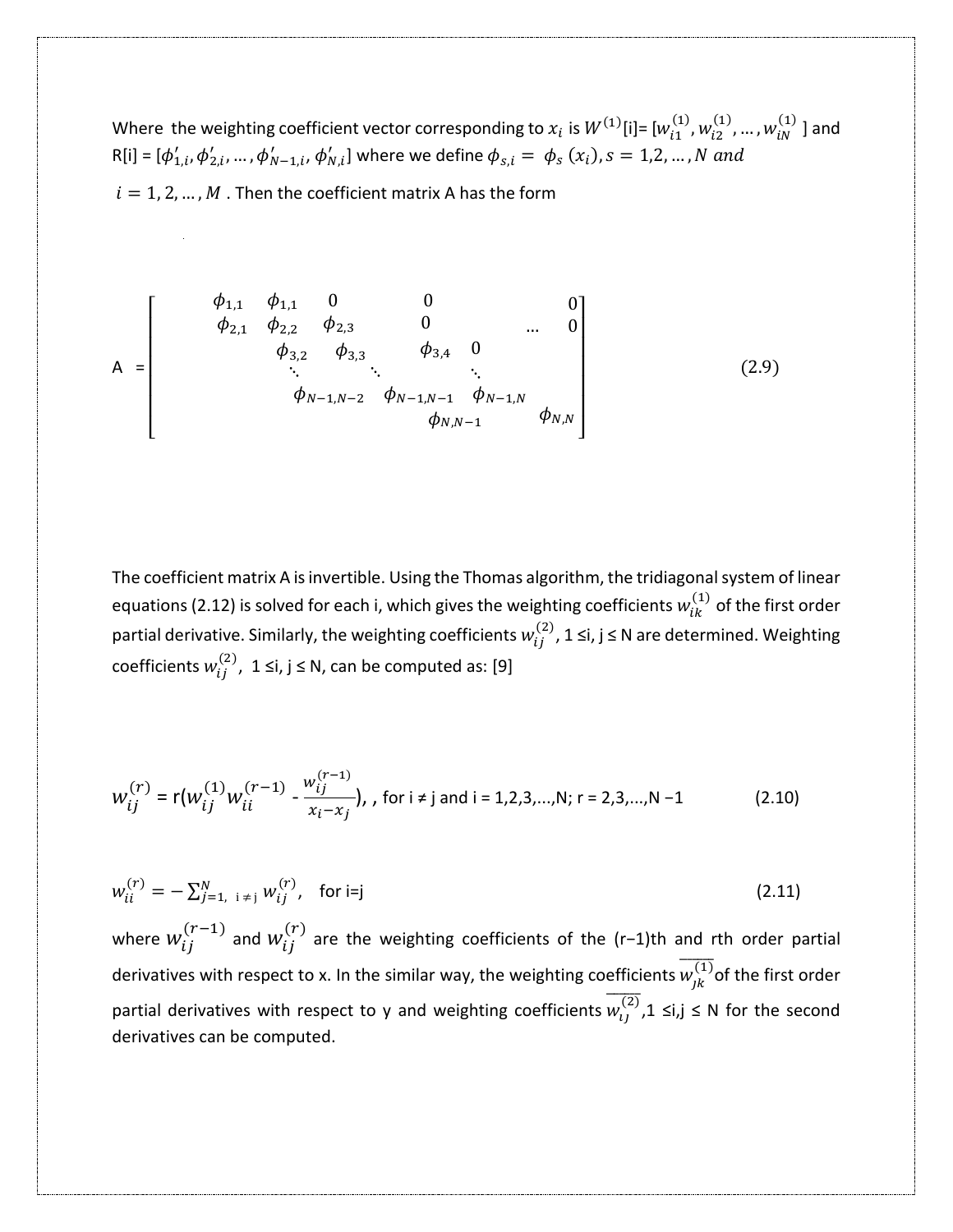### **Chapter 3**

## **MCB-DQM for two – dimensional coupled Burger equation**

On substituting the approximated values of spatial derivatives computed by MCB-DQM, Equation (1.1) can be written as:

$$
\frac{\partial u(x_i, y_j, t)}{\partial t} = -u(x_i, y_j, t) \sum_{k=1}^{M} w_{ik}^{(1)} u(x_k, y_j, t) - v(x_i, y_j, t) \sum_{k=1}^{N} \overline{w_{jk}^{(1)}} u(x_i, y_k, t)
$$
  
+
$$
\frac{1}{Re} [\sum_{k=1}^{M} w_{ik}^{(2)} u(x_k, y_j, t) - \sum_{k=1}^{N} \overline{w_{jk}^{(2)}} u(x_i, y_k, t)]
$$
  
,  $(x_i, y_j, t) \in R, t > 0, i = 1, 2, ..., M, j = 1, 2, ..., N.$  (3.1)

In a similar way,

$$
\frac{\partial v(x_i, y_j, t)}{\partial t} = -u(x_i, y_j, t) \sum_{k=1}^{M} w_{ik}^{(1)} v(x_k, y_j, t) - v(x_i, y_j, t) \sum_{k=1}^{N} \overline{w_{jk}^{(1)}} v(x_i, y_k, t)
$$
  
+
$$
\frac{1}{Re} [\sum_{k=1}^{M} w_{ik}^{(2)} v(x_k, y_j, t) - \sum_{k=1}^{N} \overline{w_{jk}^{(2)}} v(x_i, y_k, t)]
$$
  
,  $(x_i, y_j, t) \in R, t > 0, i = 1, 2, ..., M, j = 1, 2, ..., N.$  (3.2)

Reducing Equation (3.1) and Equation (3.2) into a system of ordinary differential equations:

$$
\frac{du(x_i, y_j, t)}{dt} = F_{i,j}(u(x_1, y_1, t), u(x_2, y_2, t), \dots, u(x_M, y_N, t)), i = 1, 2, \dots, M \text{ and } j = 1, 2, \dots, N. \quad (3.3)
$$
  

$$
\frac{dv(x_i, y_j, t)}{dt} = F_{i,j}(v(x_1, y_1, t), v(x_2, y_2, t), \dots, v(x_M, y_N, t)), i = 1, 2, \dots, M \text{ and } j = 1, 2, \dots, N. \quad (3.4)
$$

Equation (3.3) and (3.4) together with initial conditions (1.3) and Dirichlet boundary conditions (1.4) are solved by a five-stage and fourth order strong stability-preserving Runge-Kutta method (SSP-RK54 schemes). SSP Runge-Kutta schemes tend to have a kind of excellent properties such as large regions of absolute stability and low storage. [20, 21]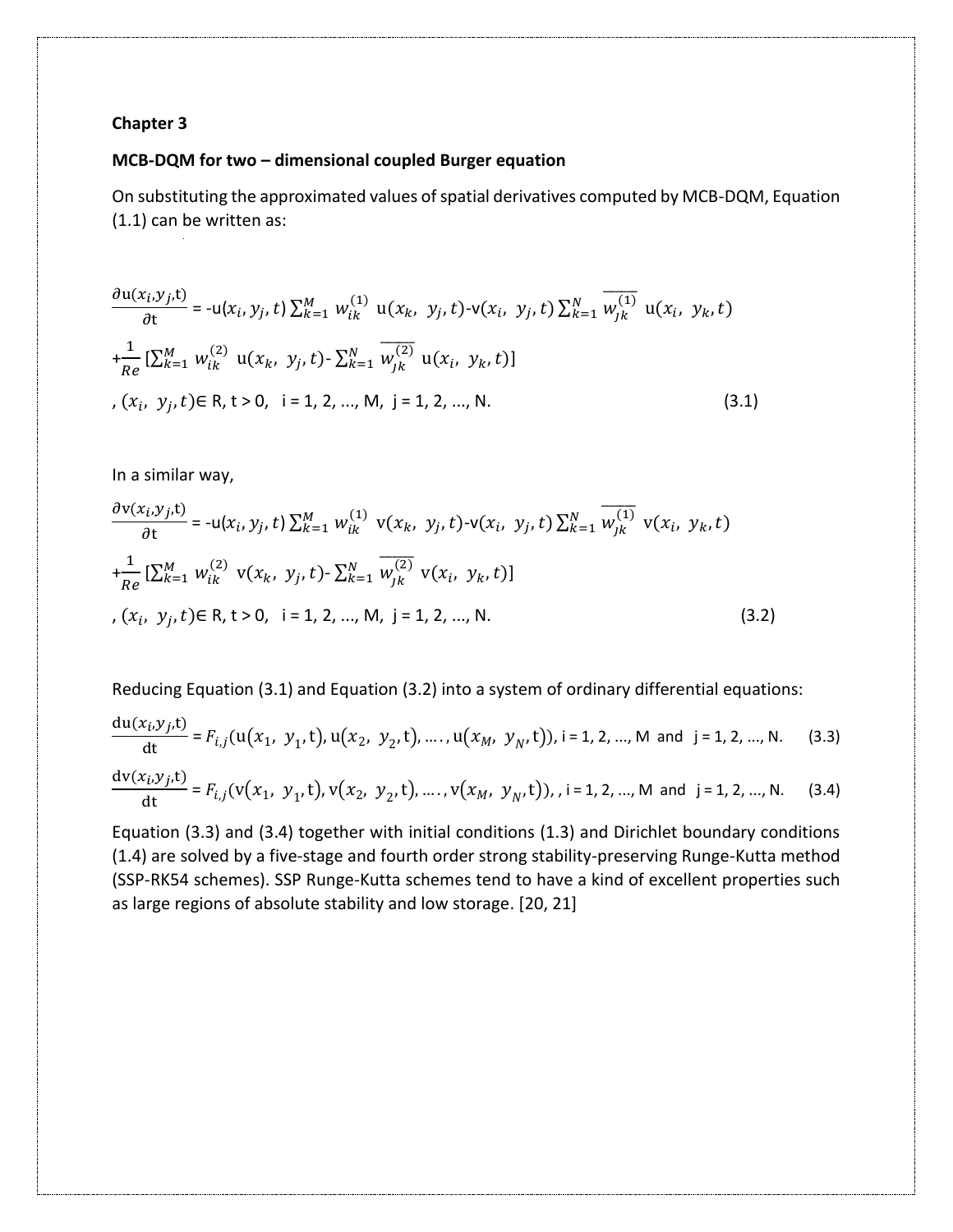#### **Chapter IV.**

### **Computational Result**

We provide MCB-DQM numerical solutions for two dimensional coupled Burgers equation given in the introduction part by considering one problem. The accuracy and consistency of the scheme is measured in terms of error norms  $L_2$  and  $L_{\infty}$ , restricted to the points on the grid, defined as:

$$
L_2 = || u_{\text{exact}} - u_{\text{computed}} ||_2 = \sqrt{\sum_{i=1}^{M} \sum_{j=1}^{N} |u_{i,j_{\text{exact}}} - u_{i,j_{\text{computed}}}|^2}
$$
  

$$
L_{\infty} = || u_{\text{exact}} - u_{\text{computed}} ||_{\infty} = max_{i,j} |u_{i,j_{\text{exact}}} - u_{i,j_{\text{computed}}}|
$$
(4.1)

We represent  $u_{\text{exact}}$  and  $u_{\text{computed}}$  as the exact (or other authors" computed) and computed solutions respectively. Numerical solutions to Equation  $(1.1)$  and  $(1.2)$  are tested for the following problem.

#### **Problem:**

The analytical solutions of Equation (1.1) and (1.2) can be generated as:[4]

$$
u(x, y, t) = \frac{3}{4} - \frac{1}{4[1 + \exp((-4x + 4y - t)Re/32)]}
$$
  

$$
v(x, y, t) = \frac{3}{4} + \frac{1}{4[1 + \exp((-4x + 4y - t)Re/32)]}
$$
(4.2)

The computational domain can be considered by the square domain  $\Omega = \{(x, y): 0 \le x \le 1, 0 \le y \le 1\}$ 1}, and the initial and boundary conditions for  $u(x, y, t)$  and  $v(x, y, t)$  are taken from the analytical solutions (4.2). For the test problem I, we have taken a grid size 20×20 with time step  $\Delta t = 0.0001$ and Re = 100. Computed and exact values of u are shown in Tables II along with the results given by Srivastava et al. [18, 15] and Bahadir [1] at some typical grid point. The results show that the proposed scheme produces more accurate results than Bahadir, but of unknown efficiency. [1] Tables IV and V show the errors  $L_2$  and  $L_{\infty}$ , and also the rate of convergence of u and v components, respectively, at Re = 100, t = 1.0 for  $\Delta t$  = 0.0001.

It can be observed from tables IV and V, that MCB-DQM performs better than Srivastava et al.[15] and gives more than quadratic rate of convergence. Fig. 1 shows the computed MCB-DQM solutions of u and v for  $Re = 100$  at t =0.5 and Fig. 2 shows analytical solutions of u and v respectively.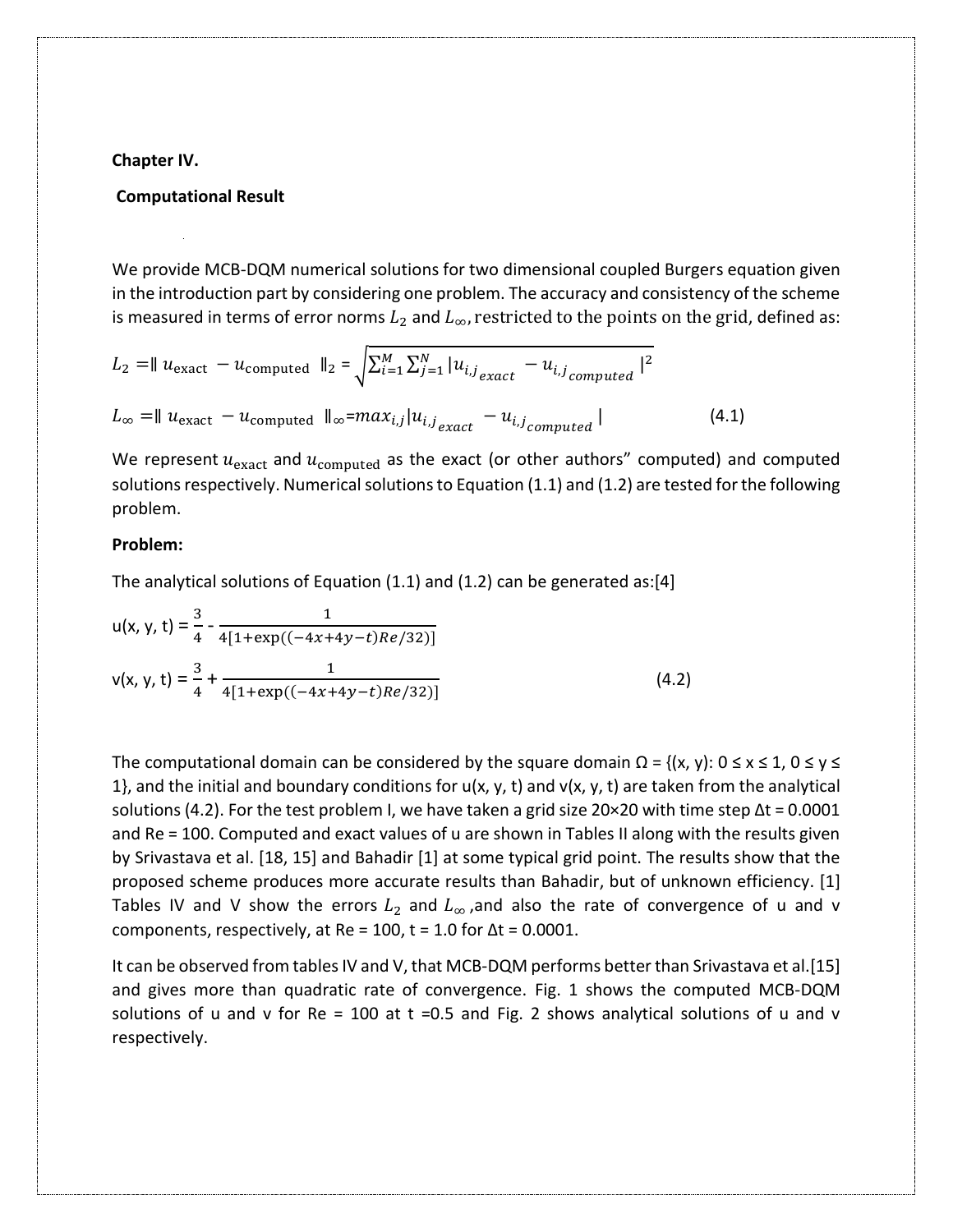|            |            |         | $t = 0.5$  |                   |                      |            |         | $t = 2.0$  |                   |                      |
|------------|------------|---------|------------|-------------------|----------------------|------------|---------|------------|-------------------|----------------------|
| Grid       | MCB-       |         |            | Expo-             |                      | MCB-       |         |            | Expo-             |                      |
| (x, y)     | <b>DQM</b> | Exact   | $I-LFDM14$ | FDM <sup>15</sup> | Bahadir <sup>9</sup> | <b>DOM</b> | Exact   | $I-LFDM14$ | FDM <sup>15</sup> | Bahadir <sup>9</sup> |
| (0.1, 0.1) | 0.54412    | 0.54332 | 0.54300    | 0.54300           | 0.54235              | 0.50050    | 0.50048 | 0.50047    | 0.50047           | 0.49983              |
| (0.5, 0.1) | 0.50037    | 0.50035 | 0.50034    | 0.50034           | 0.49964              | 0.50000    | 0.50000 | 0.50000    | 0.50000           | 0.49930              |
| (0.9, 0.1) | 0.50000    | 0.50000 | 0.50000    | 0.50000           | 0.49931              | 0.50000    | 0.50000 | 0.50000    | 0.50000           | 0.49930              |
| (0.3, 0.3) | 0.54388    | 0.54332 | 0.54269    | 0.54270           | 0.54207              | 0.50050    | 0.50048 | 0.50044    | 0.50044           | 0.49977              |
| (0.7, 0.3) | 0.50037    | 0.50035 | 0.50032    | 0.50032           | 0.49961              | 0.50000    | 0.50000 | 0.50000    | 0.50000           | 0.49930              |
| (0.1, 0.5) | 0.74196    | 0.74221 | 0.74215    | 0.74215           | 0.74130              | 0.55632    | 0.55568 | 0.55515    | 0.55516           | 0.55461              |
| (0.5, 0.5) | 0.54347    | 0.54332 | 0.54251    | 0.54252           | 0.54222              | 0.50050    | 0.50048 | 0.50041    | 0.50041           | 0.49973              |
| (0.9, 0.5) | 0.50035    | 0.50035 | 0.50030    | 0.50030           | 0.49997              | 0.50001    | 0.50000 | 0.50000    | 0.50000           | 0.49931              |
| (0.3, 0.7) | 0.74211    | 0.74221 | 0.74211    | 0.74212           | 0.74146              | 0.55597    | 0.55568 | 0.55482    | 0.55482           | 0.55429              |
| (0.7, 0.7) | 0.54327    | 0.54332 | 0.54246    | 0.54247           | 0.54243              | 0.50054    | 0.50048 | 0.50038    | 0.50038           | 0.49970              |
| (0.1, 0.9) | 0.74994    | 0.74995 | 0.74994    | 0.74994           | 0.74913              | 0.74406    | 0.74426 | 0.74420    | 0.74420           | 0.74340              |
| (0.5, 0.9) | 0.74219    | 0.74221 | 0.74210    | 0.74210           | 0.74201              | 0.55575    | 0.55568 | 0.55450    | 0.55451           | 0.55413              |
| (0.9, 0.9) | 0.54333    | 0.54332 | 0.54228    | 0.54229           | 0.54232              | 0.50052    | 0.50048 | 0.50053    | 0.50053           | 0.50001              |

TABLE II. Comparison of MCB-DQM and exact solutions of u for Re = 100, 20×20 grid and  $\Delta t = 0.0001$ .

TABLE IV. Errors and rate of convergence for *u*-component for Re = 100,  $\Delta t$  = 0.0001 at *t* = 1.0.

|                |              | $L_2$          |        | $L_{\infty}$ |             |        |  |
|----------------|--------------|----------------|--------|--------------|-------------|--------|--|
|                |              | <b>MCB-DOM</b> |        |              | MCB-DOM     |        |  |
| Grid           | $Expo-FDM15$ |                | Rate   | $Expo-FDM15$ |             | Rate   |  |
| $4 \times 4$   | 8.5708e-002  | 1.6388e-002    | ٠      | 9.7046e-002  | 2.8788e-003 |        |  |
| $8 \times 8$   | 4.9429e-002  | 1.9286e-003    | 3.0875 | 4.6886e-002  | 1.9572e-004 | 3.8786 |  |
| $16 \times 16$ | 1.9192e-002  | 3.9474e-004    | 2.2881 | 2.0467e-002  | 2.0486e-005 | 3.2561 |  |
| $32 \times 32$ | 8.6812e-003  | 8.1181e-005    | 2.2817 | 9.0744e-003  | 2.2202e-006 | 3.2059 |  |
| $64 \times 64$ | -            | 1.5322e-005    | 2.4055 | ۰            | 2.1838e-007 | 3.3458 |  |

TABLE V. Errors and rate of convergence for v-component for Re = 100,  $\Delta t = 0.0001$  at  $t = 1.0$ .

|                |              | $L_2$       |                          | L∞                       |             |         |  |
|----------------|--------------|-------------|--------------------------|--------------------------|-------------|---------|--|
|                |              | MCB-DQM     |                          |                          |             | MCB-DQM |  |
| Grid           | $Expo-FDM15$ |             | Rate                     | $Expo-FDM15$             |             | Rate    |  |
| $4 \times 4$   | 8.5708e-002  | 1.6388e-002 | $\overline{\phantom{0}}$ | 9.7046e-002              | 2.8788e-003 | -       |  |
| $8 \times 8$   | 4.9431e-002  | 1.9286e-003 | 3.0875                   | 4.6887e-002              | 1.9573e-004 | 3.8786  |  |
| $16 \times 16$ | 1.9196e-002  | 3.9474e-004 | 2.2881                   | 2.0471e-002              | 2.0486e-005 | 3.2561  |  |
| $32 \times 32$ | 8.6878e-003  | 8.1181e-005 | 2.2817                   | 9.0813e-003              | 2.2202e-006 | 3.2059  |  |
| $64 \times 64$ |              | 1.5322e-005 | 2.4055                   | $\overline{\phantom{0}}$ | 2.1838e-007 | 3.3458  |  |

FIG. 1. Numerical solution for u (left) and v (right) components at t = 0.5 with ∆t = 0.0001, Re = 100 and grid size 20×20 for the test problem 1.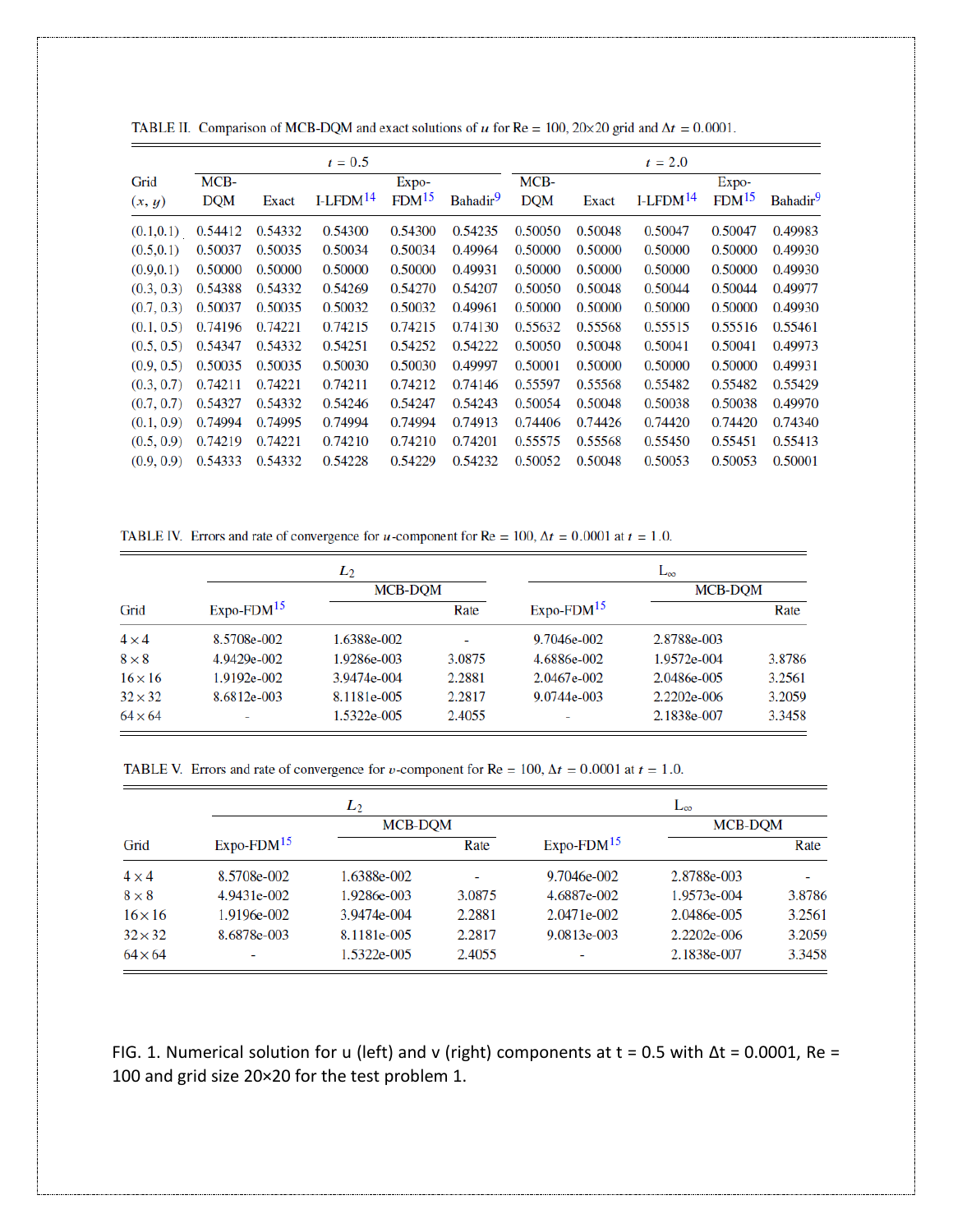

FIG. 2. Exact solution for u (left) and v (right) components at t = 0.5 with ∆t = 0.0001, Re = 100 and 20×20 grid for the test problem I.

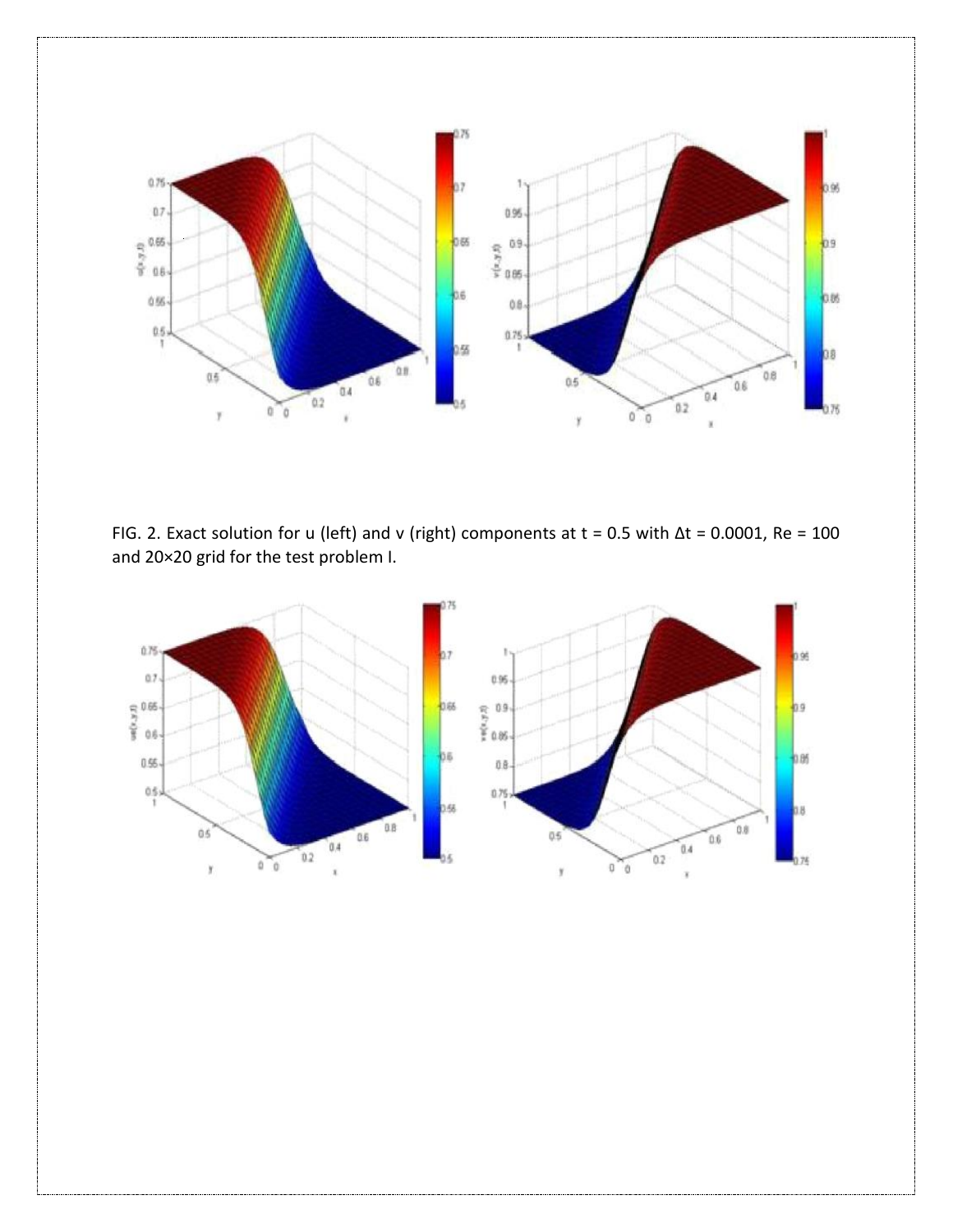# **V. Conclusion:**

A modified cubic B-spline differential quadrature method is studied for the numerical solution of two dimensional nonlinear coupled viscous Burgers equations.

In the first chapter, some basic definitions and methods are given. In the second chapter the procedure of Modified Cubic Spline Differential Quadrature Method is discussed. Numerical study shows that MCB-DQM results are in good agreement with the exact solutions. Comparing the error norms obtained by this scheme and exponential finite difference scheme provided by Srivastava [15], this method error is better than those obtained by exponential finite difference scheme. Further, it can also be noticed that the rate of convergence of the described scheme is more than quadratic. Also in order to comparing the stability between MCB – DQM and Numerical solutions of coupled Burgers' equations by an implicit finite-difference scheme [15], Srivastava [15] used implicit first order in time stability that is not that stable than this project stability that is SSP-Runge Kutta scheme. Obtained results show that MCB-DQM is a promising numerical scheme for solving the higher dimensional nonlinear physical problems governed by partial differential equations.

## **References:**

- 1. A. R. Bahadir,"A fully implicit finite-difference scheme for two dimensional Burgers equation," Appl. Math. Comput. 137, 131 (2003).
- 2. S. E. Esipov, "Coupled Burgers' equations: a model of poly-dispersive sedimentation," Phys. Rev.52, 3711 (1995).
- 3. V. K. Srivastava and M. Tamsir, "Crank-Nicolson semi-implicit approach for numerical solutions of two-dimensional coupled nonlinear Burgers' equations," Int. J. Appl. Mech. Eng.17(2), 571 (2012).
- 4. C. A. J. Fletcher, "Generating exact solutions of the two dimensional Burgers equation,"Int.J.Numer.Meth.Fluids3,213 (1983).
- 5. R. Bellman, B. G. Kashef, and J. Casti, "Differential quadrature: a technique for the rapid solution of nonlinear differential equations," J. Comput. Phy.10, 40–52 (1972).
- 6. C. Shu and B. E. Richards, "Application of generalized differential quadrature to solve two dimensional incompressible navier-Stokes equations," Int. J. Numer. Meth. Fluids15, 791–798 (1992).
- 7. J. R. Quan and C. T. Chang, "New insights in solving distributed system equations by the quadrature methods-I," Comput. Chem. Eng.13, 779–788 (1989).
- 8. C. Shu and H. Xue, "Explicit computation of weighting coefficients in the harmonic differential quadrature, "J.SoundVib. 204(3), 549–555 (1997).